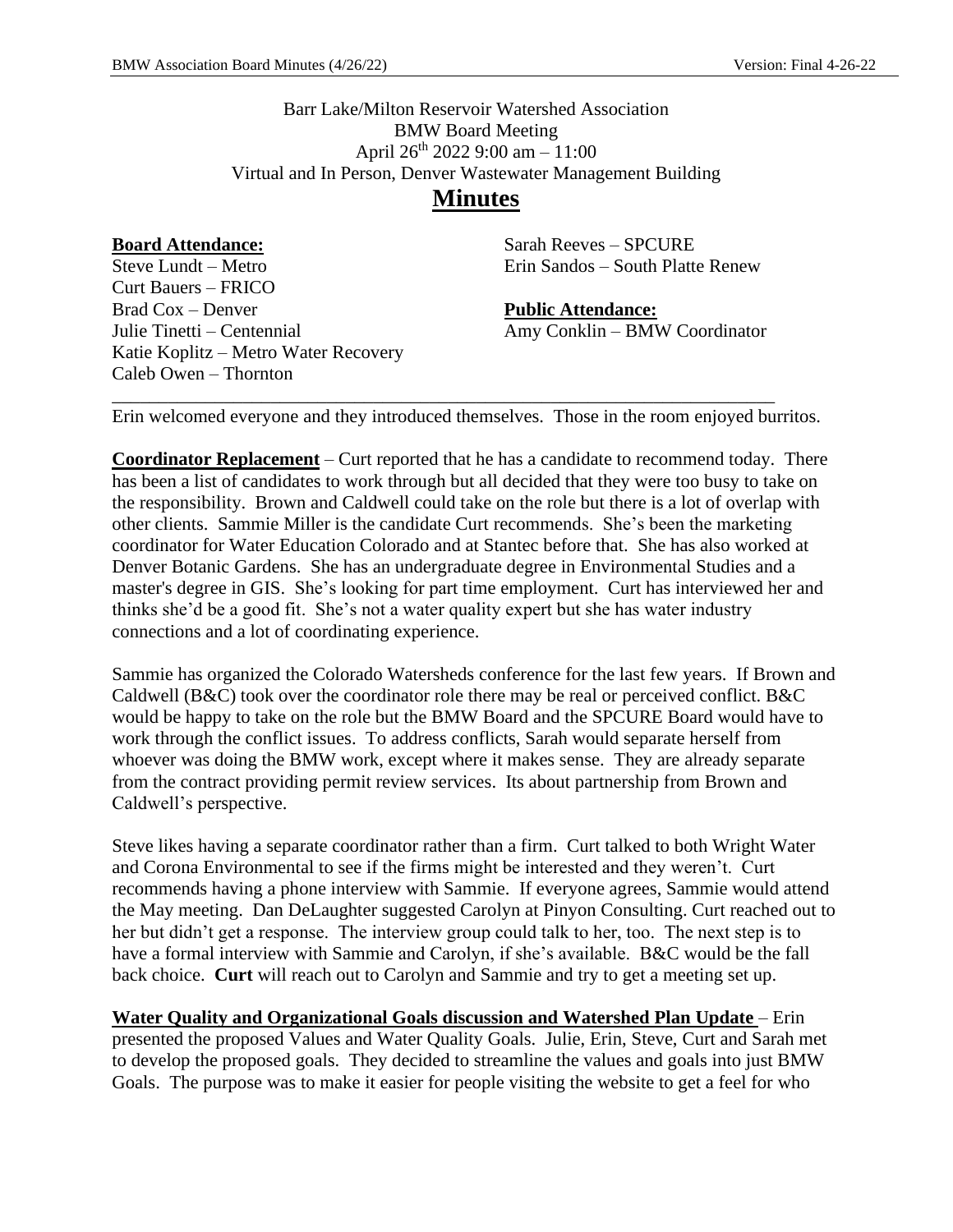BMW is and what we do. They also hoped to make the Goals adaptable to future changing conditions.

# **Updated BMW Goals**

- **.** with stakeholders, gain consensus, and provide education and outreach to inform and drive water quality stewardship.
- **.** applicable water quality standards.
- **.** Watershed, measure changes and improvements, and inform planning and decision making.
- $\bullet$ attainment of water quality standards. Currently, BMW is facilitating the efforts of its members to
	- ٠
	- **.**

**LINK** watershed plan below here on the website

The proposal is to provide embedded hyperlinks on the website when plans are mentioned. This is the 'first reading' of the proposed changes with a vote to approve them in May.

The next step is to update the Watershed Plan. **Erin and Steve** volunteered to begin the update and request help from other Board members when necessary. The original plan had to follow the 9 step EPA template. The first update to the plan took a long time because it was dramatically shortened and personalized. They hope the next update will be relatively easy. The update will only include things that have changed since the last update.

**Preparation for Regulation 31 hearing** – The Regulation 31 hearing is set for November 14<sup>th</sup>. Leading up to the hearing there are a number of important dates:

- The hearing will be noticed on June  $30<sup>th</sup>$ .
- Pre-hearing statements are due on August  $2<sup>nd</sup>$ .
- Party Status applications are due August  $17<sup>th</sup>$ ,
- Responsive prehearing statements are due September  $7<sup>th</sup>$ .
- Rebuttals are due October  $5<sup>th</sup>$ .
- November  $14<sup>th</sup>$  is the hearing.

There was consensus that BMW would want to be a party and would need to file for party status before the August 17<sup>th</sup> deadline. The proposed standards for Total Phosphorus (P) for warm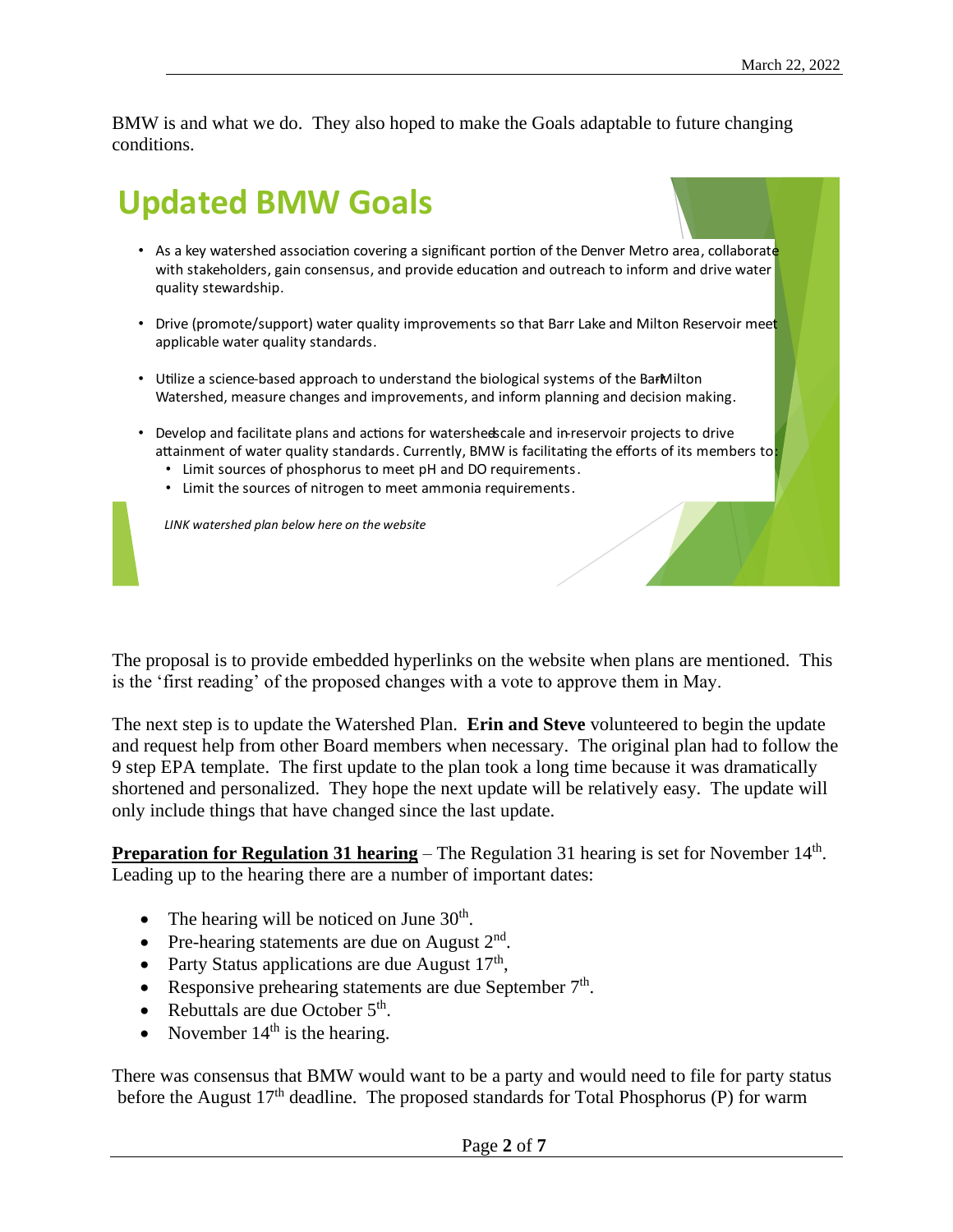water lakes is 36 ug/L (reduced from 83 ug/L). The proposed value for Total Nitrogen (TN) is 603 ug/L (reduced from 910 ug/L). The Technical Advisory Committee that Steve served on participated in the process. BMW data helped to develop the proposed standards. The proposed standards probably aren't achievable which will lead to the lakes being put on the 303 d list.

The group acknowledged that during hearings, there is stress among members because of conflicting positions on different topics being debated. The key is open communication. Amy reminded the group that the organization's Business Operating Procedures include

### **II. Membership Participation**

All members who attend any meetings of the Association shall, and by their participation do thereby agree, to: a) engage in thoughtful and thorough discussions and deliberations; b) advocate for the interests of his or her organization; c) share relevant information with other Association members; d) keep the Association's membership informed about his or her relevant perspectives; e) advocate within his or her organization for support of the Association's work; f) work to identify any prospective and potential alternatives, options or resolutions; g) openly engage in, discuss and evaluate all alternatives, options or resolutions identified by any member of the Association; h) refrain from impugning any other member of the Association or undermining the Association's recommendations, reports or final decisions; i) work to secure necessary approvals within his or her organization for permission (within legal and ethical limits) to negotiate agreements or decisions of the Association through Substantial Consensus; j) explicitly inform the Association's membership when any limits of his or her authority have been reached; and k) elevate any issues within his or her organization as a means of addressing such limitations*.*

a section on Membership Participation which codifies how members will behave in all organization discussions, especially those fraught with potential conflict.

Julie Tinetti reported on the Lake Nutrient Criteria Town Hall on May 2<sup>nd</sup> from 2 to 3:30 pm. The meeting will provide a broader group of stakeholders the opportunity to learn more about the proposed Lakes Nutrients criteria and ask questions. Anyone interested can register [here.](https://us02web.zoom.us/meeting/register/tZIkduuuqT4pGNWshCObFZ6G6mJtjEToO9Lf) **Steve**  will reach out to Joni Nuttle, Blake, Aimee Konowal and Amanda Jensen to ask if any CDPHE staff could present to the BMW Board. He'll ask what their availability is. If they can't come to a scheduled BMW meeting, we could try a stand along Zoom meeting.

**Update on P Free Fertilizer Coalition** – Steve reported that the coalition has 2 new members; The Cherry Creek Basin Water Quality Authority and Chatfield Watershed Authority. He is meeting with Rockies and Coors Field courtesy of Water 22. Charlie Blackman is doing a Public Service Announcement for Water 22. Steve wrote a concept paper on efforts they could do that would also comply with their stormwater permit. Some ideas are to put up signs, print a message on the tarp they roll out, maybe have a game with a theme of Colorado water. The Broncos may also be interested in participating in similar efforts, highlighting P free fertilizers and water conservation. He hopes that maybe we can add something about how people are located in the

BMW watershed. He submitted an abstract for next year's spring training conference for the Colorado Arborists Association. He wants to finalize curriculum for a class for landscaping professionals on watershed protection.

Amy reported that she has some money left in the budget that paid for the Algae Monster billboard. She's working with CPR to buy \$1,000 more of radio ads. Steve suggested that yard signs might be another type of outreach worth

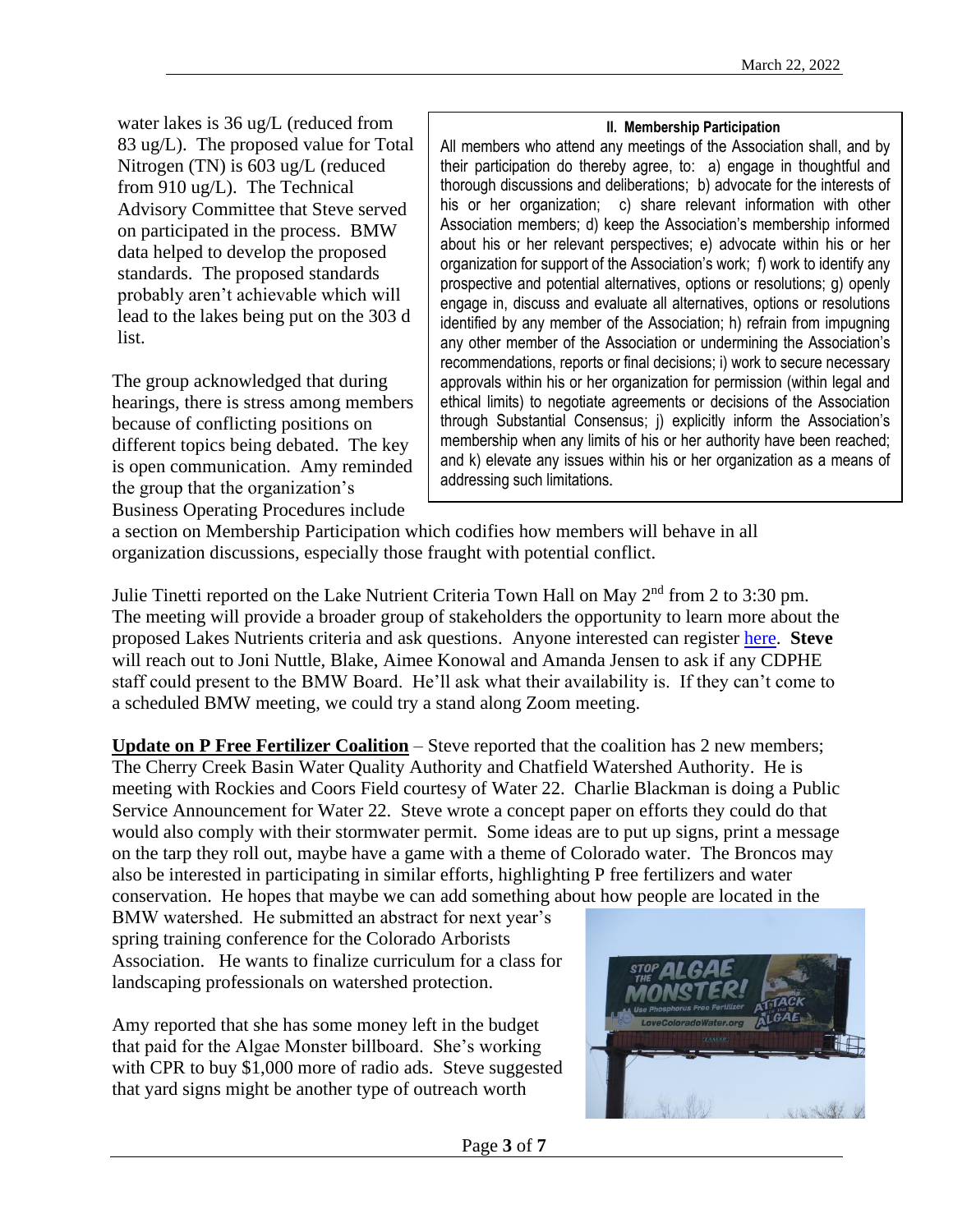pursuing. **Brad** will ask about yard sign restrictions in Denver and Amy will price out some yard signs.

The BMW intern, Juanantonio, will be completing an inventory of P concentrations in lawn fertilizers being sold in the metro area. He'll also continue on work to organize a Carp Tournament on June 12<sup>th</sup>. He's also working on the boating survey to try to determine the optimal number of boats on Barr Lake. Later in the summer, the internship will transition to Erica Klein.

Amy and Steve need to work on the website to update the list of logos for the coalition, begin a list of landscaping companies committed to using P free lawn fertilizer, and a list of ACE hardware store locations.

Caleb suggested that CLRMA consider holding a poster contest for kids around using P free lawn fertilizers. Steve will look into it. Someone should write a book about the algae monster based on the children's book [Fish Out of Water.](https://www.amazon.com/Fish-Out-Water-Beginner-Books/dp/0394800230/ref=asc_df_0394800230/?tag=hyprod-20&linkCode=df0&hvadid=312106842432&hvpos=&hvnetw=g&hvrand=6765789766350819156&hvpone=&hvptwo=&hvqmt=&hvdev=c&hvdvcmdl=&hvlocint=&hvlocphy=9028749&hvtargid=pla-627181146472&psc=1)

**I&E Committee Update** - Steve reported that the next meeting would be a Zoom meeting on May 2<sup>nd</sup>. We made a connection with the new Art Park in River North (RINO). We are hoping to partner with them and some of their events. They're doing monthly bike rides where Steve and Donny Roush will show up and talk about water quality and aquatic life.

The Carp Tournament on June  $12<sup>th</sup>$  will be open to 25 boats of fishers and 25 fishers from shore. First place for the boat with the most fish will be \$1,000. First place from shore will be \$500. There will also be categories for under 12, largest carp and smallest carp. Paul Winkle, CPW, will bring his scale and act as judge. We'll compare the amount of carp harvested during the tournament compared to harvesting with the net.

**Technical Committee Meeting** –Erin reported that we renewed the stormwater monitoring contract with GEI. The lab was switched lab to Colorado Analytical since Metro is no longer accepting samples. Steve deleted metals from the analyte list. It will save some money. The focus is on nutrients. The sampler should be moved back to the river this summer. Steve is working with Metro engineers. BMW may have to pay for the electrical hook up and maybe some electricity. The stormwater budget line item will need to be increased for next year.

# **Updates/Action Items**

Chair's Report –

- There was a Thumbs up approval for BMW to pay for membership in Metro DNA pending Amy getting more information on the benefits of membership.
- Erin reported that she signed the site application for Fox Ridge site application.
- **Erin** will send Katie copy of the BMW comments on the last MS4 permit and discuss with Dan. If BMW wants to comment on the Industrial MS4 permit, there will need to be an email vote.
- Treasurer's Report -As of March  $31<sup>st</sup>$ , 2022 the balance is \$259,175.10.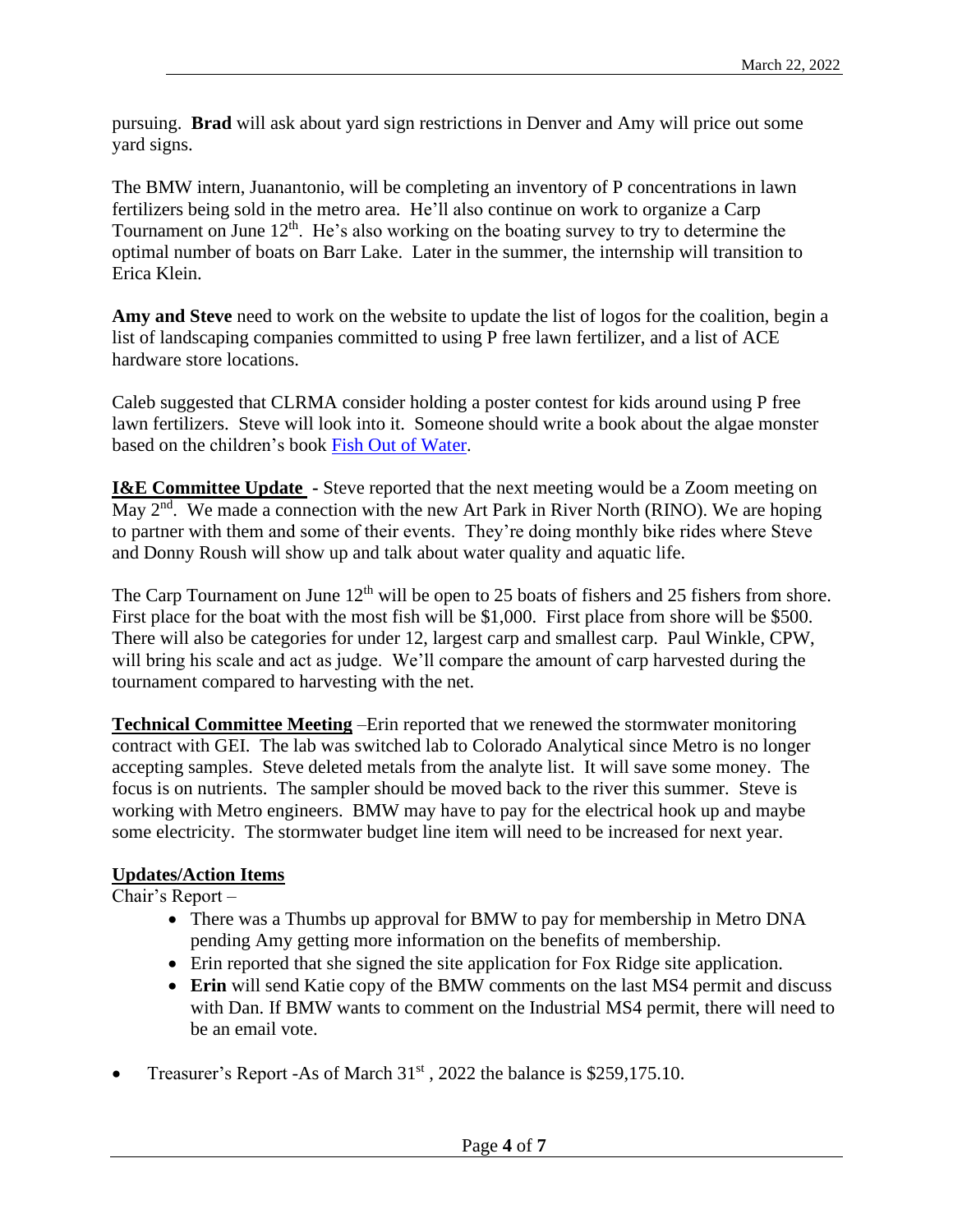o **Michelle** will be working on the budget for May with a vote in July. She'll be sure to increase the line item for stormwater monitoring.

| $\circ$ All but 2 membership                                                      |                                      |    |                                |
|-----------------------------------------------------------------------------------|--------------------------------------|----|--------------------------------|
| dues invoices have been                                                           | <b>Checks for Signature in April</b> |    |                                |
| sent. Please let Amy or<br>Michelle know if there are<br>any questions or issues. | 2211 - GEI                           |    | 5,019.25 stormwater monitoring |
|                                                                                   | 2212 Amy Conklin                     |    | 3,477.50 Coordinating          |
|                                                                                   | 2213 Studio 4130                     |    | 440.00 website maintenance     |
|                                                                                   | 2214 Metro DNA                       | -S | 100.00 memberships             |
| o All expenses since the                                                          |                                      |    |                                |

last meeting are within budget and will be recorded as part of the minutes. **Amy** will check with Metro DNA on benefits of membership before sending the check.

- Coordinator Updates (Amy C.)
- $\circ$  Review of the finalized March 22<sup>nd</sup> meeting minutes There was a Thumbs up vote to confirm them being final.

o Note list of I&E events below

## **Next Meetings**

- I/E Committee Meeting May 2<sup>nd</sup>, 2022 10 am to 11:30 virtual
- Technical Committee meeting **May 26th, 2022, virtual**
- Board Meeting **May 31st, 2022, 9 am, S. Platte Renew and virtual**
- Stakeholder Meeting **June 28th, 2022, Heritage Sporting Club, in person, on Milton Reservoir**

## **BMW Board Topic 2022 Schedule**

Keep meetings hybrid format – at SP renew w virtual option. Erin will be virtual host **January** – 4<sup>th</sup> I&E Meeting

25<sup>th</sup> Board Meeting Suncor permit 27<sup>th</sup> Technical Committee Meeting – model update discussion

#### **February** –

2 – 4 Pro Green Expo 22<sup>nd</sup> Stakeholder Meeting – Urban waterway flow sources presentation

#### **March** –

<sup>1<sup>st</sup> Information and Education Committee Meeting</sup> 22<sup>nd</sup> Board Meeting USGS gage presentation and decision (withdrawn) 24<sup>th</sup> Technical Committee Meeting

**April** –

5<sup>th</sup> Information and Education Committee Meeting 26th Board Meeting – Water Quality (and Organization?) Goals discussion

### **May** –

2<sup>nd</sup> Information and Education Committee Meeting  $24<sup>th</sup>$  Board Meeting – Goals decision 26<sup>th</sup> Technical Committee Meeting

## **June** -

28<sup>th</sup> Stakeholder Meeting/Watershed Tour – at Milton, on the water.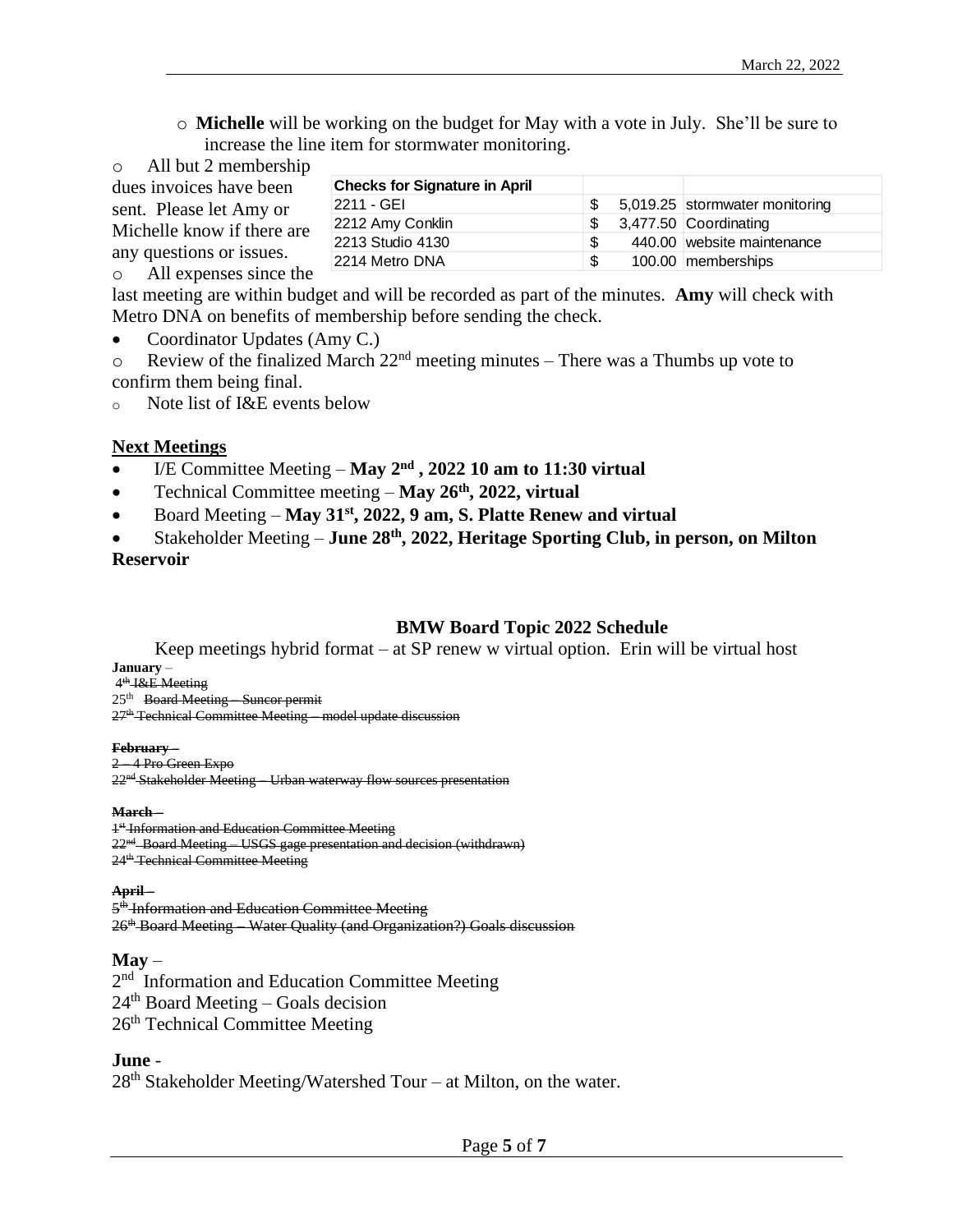# **July** –

5<sup>th</sup> Information and Education Committee Meeting 9<sup>th</sup> Barr Lake Appreciation Day  $26<sup>th</sup>$  Board Meeting – Insurance discussion, Coordinator 1<sup>st</sup> reading 28<sup>th</sup> Technical Committee Meeting

**August** – 23rd Board Meeting – 2022 hearing prep, New Coordinator on Board?

# **September** –

6<sup>th</sup> Information and Education Committee Meeting 27<sup>th</sup> Annual Meeting and BBQ 22nd Technical Committee Meeting

**October** –  $25<sup>th</sup>$  Board Meeting – 2022 Hearing prep

## **November** –

1<sup>st</sup> Information and Education Committee Meeting November 29<sup>th</sup> Potential Board meeting/retreat – New Coordinator?

Standing(-ish) Agenda Items

- P Free Lawn Fertilizer coalition
- I&E Committee
- TC Committee stormwater monitoring gage
- Chair, Treasurer, and Coordinator reports
- Modeling effort/watersheds coordination
- IP Projects
- Permit tracking Brown and Caldwell
- Grant updates
- 2022 Hearing preparation
- Coordinator subcommittee

# **BMW I/E Events for 2022**

| Date    | Event                                           | Activity                                  | Name and contact              |  |
|---------|-------------------------------------------------|-------------------------------------------|-------------------------------|--|
| 5/4/22  | Childrens'<br>Water<br>Festival,<br>Fort Morgan | T shirt<br>making and<br>booth            | Michelle, Juanantonio         |  |
| 5/7/22  | <b>Furry Scurry</b>                             | In person<br>event at<br><b>Wash Park</b> | Donny, Juanantonio            |  |
| 5/7/22  | Spring<br>Fishing<br>Clinic                     | <b>Barr Lake</b><br><b>State Park</b>     | <b>Michelle</b>               |  |
| 6/12/22 | Carp<br>Fishing<br>Tournament                   | <b>Barr Lake</b><br><b>State Park</b>     | Juanantonio, Steve, Michelle  |  |
| 6/20/22 | Bike to<br>Work Day                             | <b>TBD</b>                                | Steve Lundt, Scott Williamson |  |

Page **6** of **7**